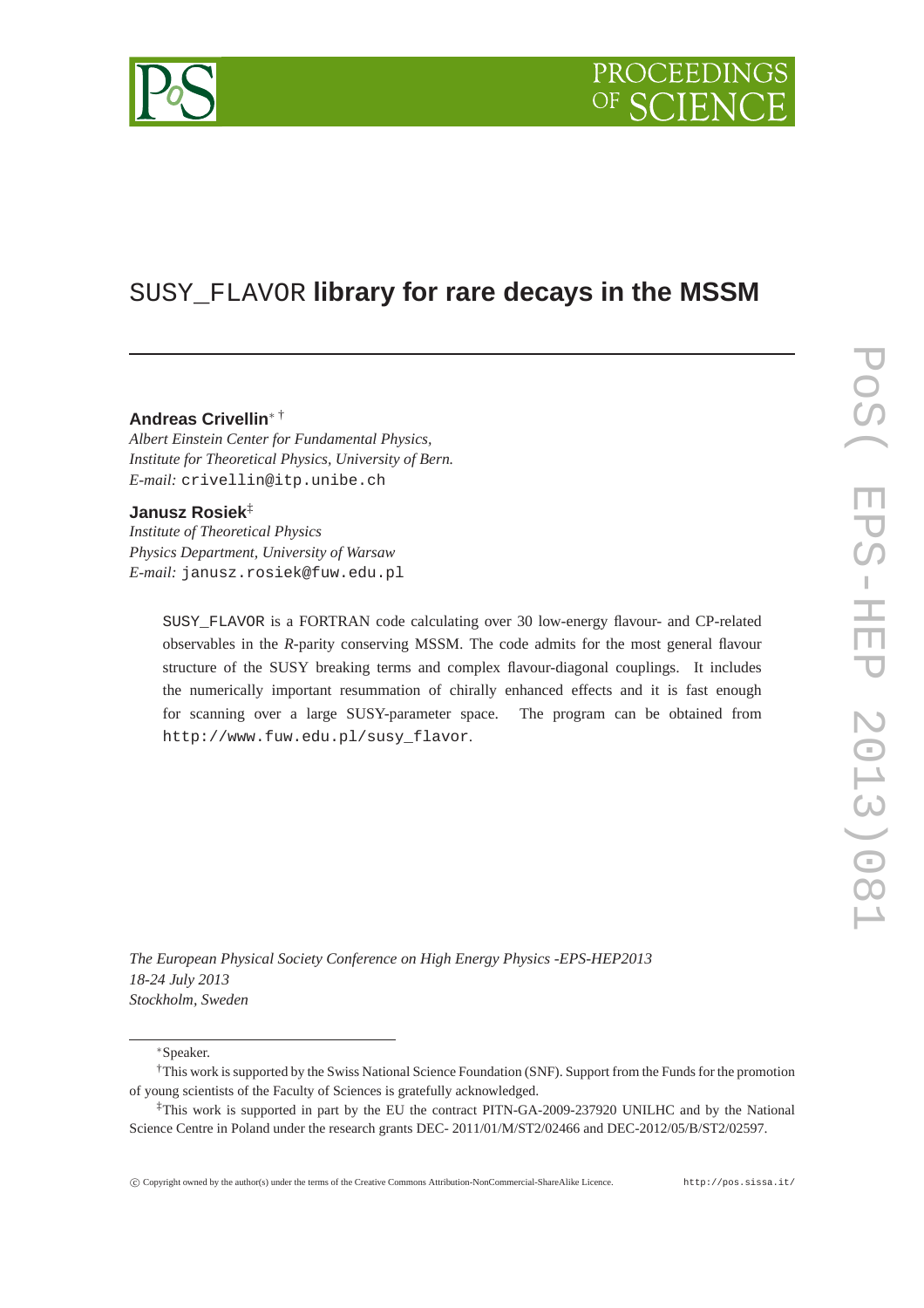SUSY\_FLAVOR v2 [1] is a fast FORTRAN 77 program which calculates over 30 low-energy flavour- and CP-related observables in the MSSM taking the fully general set of SUSY parameters as an input. The program works in the following steps:

- 1. Parameter initialization: the user sets the SUSY breaking terms and other MSSM parameters using the SLHA2 format. SM parameters and hadronic matrix elements can also be modified.
- 2. Physical masses and the mixing angles: the physical spectrum of the MSSM is calculated by exact numerical diagonalization of the relevant mass matrices.
- 3. Resummation of the chirally enhanced effects: SUSY\_FLAVOR resums all chirally enhanced effects to the relation between the fermion masses and the MSSM Yukawa couplings and calculates the effective Higgs-fermion-fermion and fermion-sfermion-gaugino vertices [2].
- 4. Wilson coefficients at the SUSY scale: SUSY\_FLAVOR calculates the virtual SUSY corrections to the Wilson coefficients of the effective Hamiltonian used to compute the flavour observables.
- 5. Strong corrections: the matrix elements of the effective Hamiltonian are calculated using the data from lattice QCD. The user can update QCD input if necessary.
- 6. Evaluation of the physical observables: Table 1 give the list of observables calculated by SUSY\_FLAVOR.

The resummation of the chirally enhanced corrections, including the threshold corrections to Yukawa couplings and CKM matrix elements, is an important new feature added to SUSY\_FLAVOR in version 2.0. Such corrections arise in the case of large values of tan $\beta$  or large trilinear SUSYbreaking terms. They formally go beyond the 1-loop approximation, but should be included due to their numerical importance. Implementation of the resummation in SUSY\_FLAVOR follows the systematic approach of Refs. [2] and takes into accounts all contributions involving sfermions, gluino, chargino, neutralino and Higgs boson exchanges.

SUSY FLAVOR v2 is an universal and easy to use numerical tool which can be used by both experimentalists and theoreticians working in the field of supersymmetric flavour physics. The program can be obtained from http://www.fuw.edu.pl/susy\_flavor.

## **References**

- [1] J. Rosiek, P. Chankowski, A. Dedes, S. Jaeger and P. Tanedo, "SUSY\_FLAVOR: A Computational Tool for FCNC and CP-Violating Processes in the MSSM," Comput. Phys. Commun. **181** (2010) 2180; A. Crivellin, J. Rosiek, P. H. Chankowski, A. Dedes, S. Jaeger and P. Tanedo, "SUSY\_FLAVOR v2: A Computational tool for FCNC and CP-violating processes in the MSSM," Comput. Phys. Commun. **184** (2013) 1004.
- [2] A. Crivellin, "Effective Higgs Vertices in the generic MSSM," Phys. Rev. D **83** (2011) 056001; A. Crivellin, L. Hofer and J. Rosiek, "Complete resummation of chirally-enhanced loop-effects in the MSSM with non-minimal sources of flavor-violation," JHEP **1107** (2011) 017; L. Hofer, U. Nierste and D. Scherer, "Resummation of tan-beta-enhanced supersymmetric loop corrections beyond the decoupling limit," JHEP **0910** (2009) 081; A. Crivellin and U. Nierste, "Chirally enhanced corrections to FCNC processes in the generic MSSM," Phys. Rev. D **81** (2010) 095007.